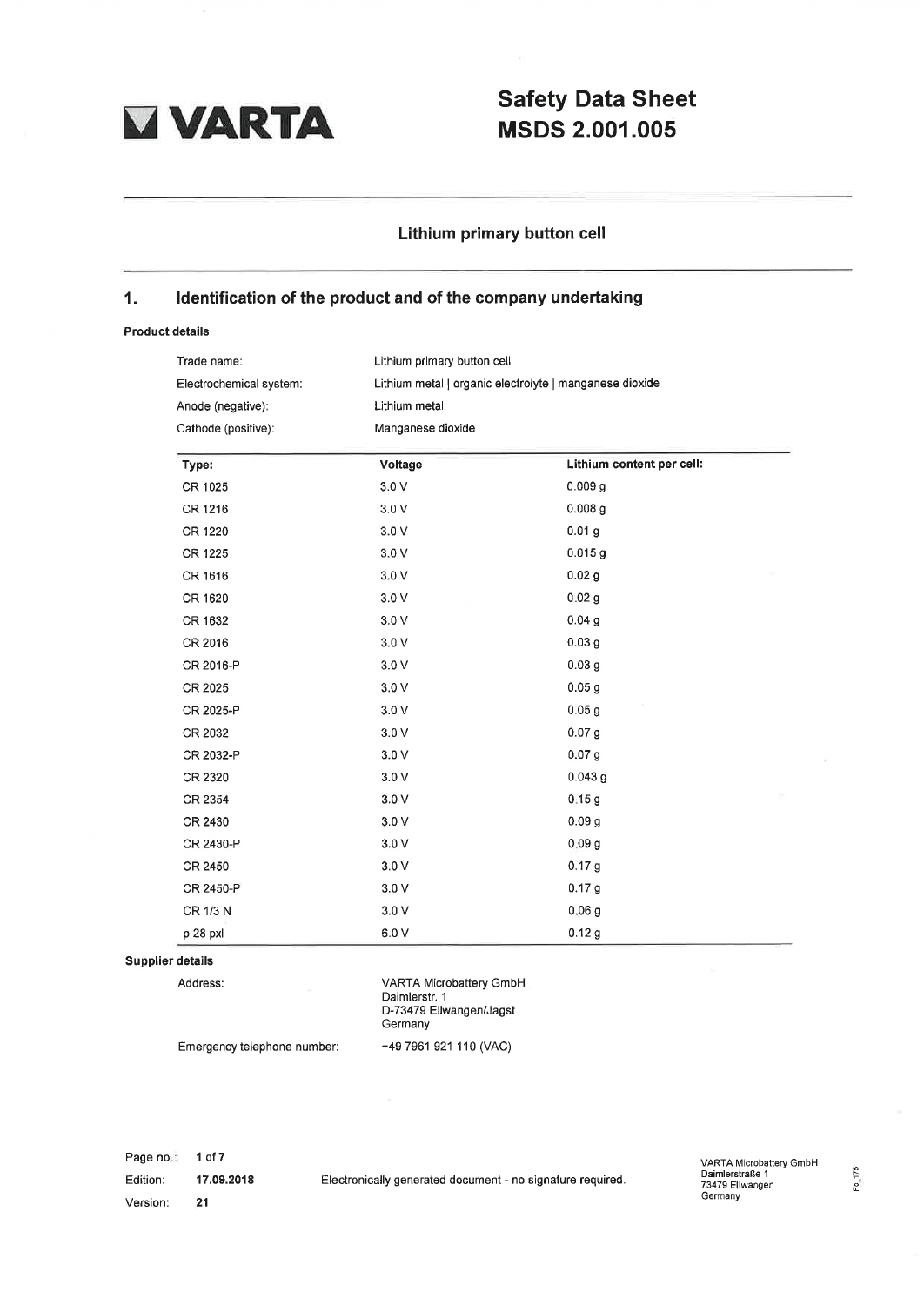

# **VARTA** Safety Data Sheet<br>MSDS 2.001.005 MSDS 2.001.005

#### Legal Remark (U.S.A,)

Safety Data Sheets are a sub-requirement of the Occupational Safety and Health Administration (OSHA) Hazard Communication Standard, 29 CFR Subpart 1910.1200. This Hazard Communication Standard does not apply to various subcategories including anything defined by OSHA as an "article". According to OSHA, Article means a manufactured item other than a fluid or particle: (i) which is formed to a specific shape or design during manufacture; (ii) which has end use function(s) dependent in whole or in part upon its shape or design during end use; and (iii) which under normal conditions of use does not release more than very small quantities, e.9., minute or trace amounts of a hazardous chemical (as determined under paragraph (d) ofthis seciion), and does not pose a physical hazard or health risk to employees.

Because all of our batteries are defined as "articles", they are exempted from the requirements of the Hazard Communication Standard.

#### Legal remark (EU)

These batteries are no "substances" or "mixtures" according to Regulation (EC) No 190712006 EC. lnstead they have to be regarded as "articles", no substances are intended to be released during handling. Therefore there is no obligation to supply a "safety data sheet according to Regulation (EC) 1907/2006, Article 31".

#### General remark

This Safety Data Sheet is provided as a service to our customers. The details presented are in accordance with our present knowledge and experiences. They are no contractual assurances of product attributes.

## 2. Hazards identification

The battery is sealed hermetically. Thus, the ingredients have no hazard potential, except the battery is violated or dismantled.

lf in case of mistreatment the ingredients are released, a spontaneously flammable gas mixture may be released under certain circumstances (measures according to chapter 4 to 6).

Attention: lf batteries are treated wrong the danger of burns or bursts occurs. Batteries must not be heated above 100'C or incinerated. The battery contents must not get in contact with water. lf the negative electrode gets in contact with water or humidity hydrogen gas is formed, which may inflame spontaneously.

#### 3. Composition/information on ingredients

#### lngredients

| <b>Contents</b> | CAS No.   | <b>Hazard Categories</b>                                     | <b>Hazard Statements</b>                   | <b>Material</b>      |
|-----------------|-----------|--------------------------------------------------------------|--------------------------------------------|----------------------|
| $1 - 3%$        | 7439-93-2 | Water-react. 1<br>Skin Corr. 1B                              | H <sub>260</sub><br>H314                   | Lithium              |
| $13 - 40%$      | 1313-13-9 | Acute Tox. 4                                                 | H <sub>302</sub><br>H332                   | Manganese dioxide    |
| $< 10 \%$       | 108-32-7  | Eve Irrit. 2                                                 | H319                                       | Propylene carbonate  |
| $< 10 \%$       | 110-71-4  | Flam. Lig. 2<br>Repr. 1B<br>Acute Tox, 4                     | H <sub>225</sub><br><b>H360-FD</b><br>H332 | 1,2-Dimethoxy ethane |
| $< 5 \%$        | 646-06-0  | Flam. Lig. 2                                                 | H <sub>225</sub>                           | 1.3-Dioxolane        |
| $< 5 \%$        | 7791-03-9 | $Ox.$ Sol. $2$<br>Skin Irrit, 2<br>Eye Irrit. 2<br>STOT SE 3 | H <sub>272</sub><br>H315<br>H319<br>H335   | Lithium perchlorate  |

Full text of Hazard statements: see section 16.

Page no.: Edition: Version: 2 of 7 17.09.2018 21

Electronically generated document - no signature required.<br>1 23479 Eliwangen<br>2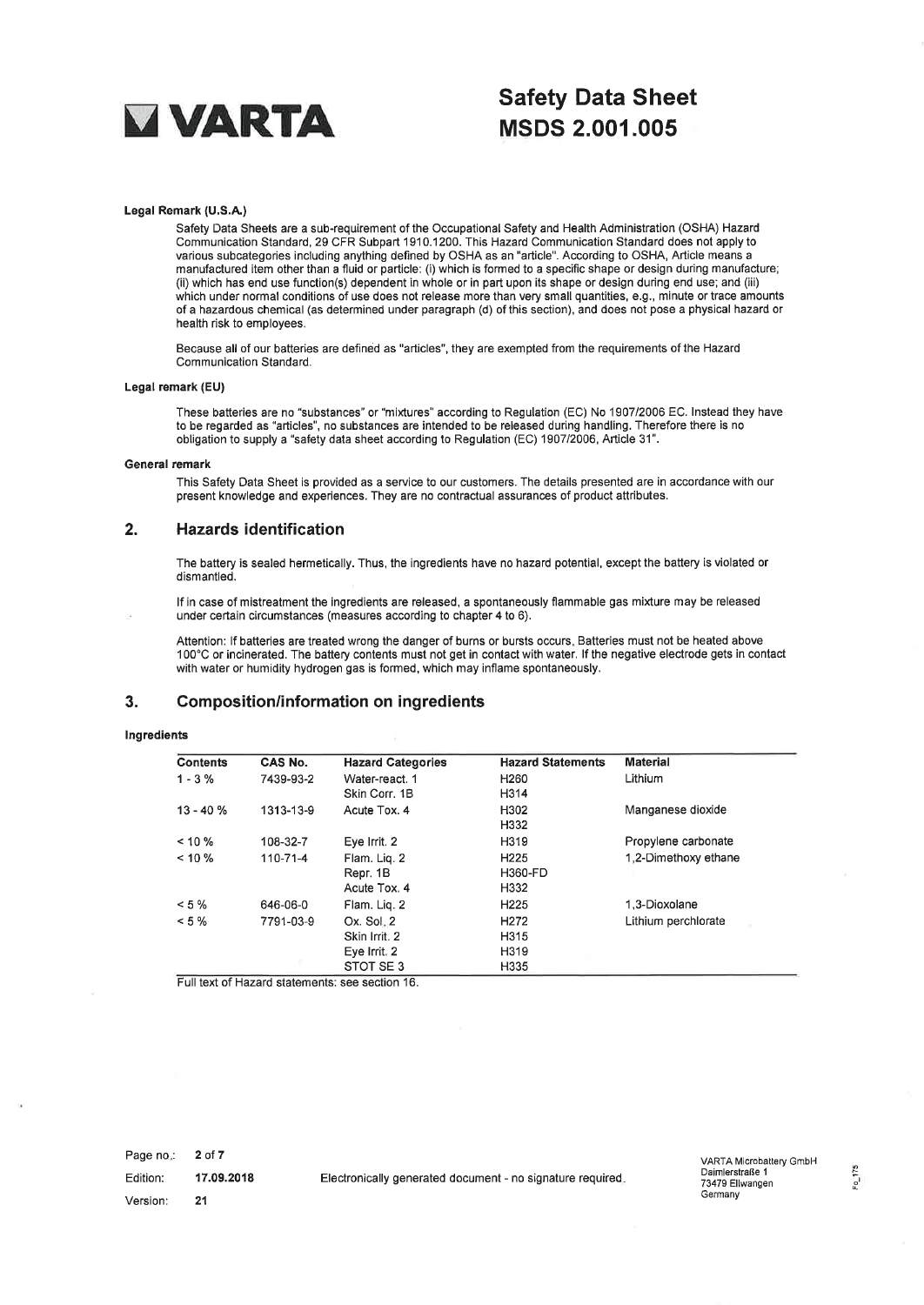

## **VARTA** Safety Data Sheet<br>
MSDS 2.001.005 MSDS 2,001.005

ķ,

#### Heavy Metals and RoHS Relevant Substances

| <b>Contents</b>                                 |        | CAS No.   | <b>Material</b>                                              |
|-------------------------------------------------|--------|-----------|--------------------------------------------------------------|
| $< 1$ mg/kg                                     |        | 7440-43-9 | Cadmium<br>Lead                                              |
| $< 10$ mg/kg                                    |        | 7439-92-1 |                                                              |
| $< 0.1$ mg/kg                                   |        | 7439-97-6 | Mercury<br>(none intentionally introduced<br>see Chapter 12) |
| $< 5$ mg/kg                                     |        |           | Hexavalent Chromium (Cr <sup>6+</sup> )                      |
| $<$ 5 mg/kg                                     |        |           | <b>PBB</b>                                                   |
| $< 5$ mg/kg                                     |        |           | PBDE                                                         |
| <b>Other Ingredients</b>                        |        |           |                                                              |
| <b>Contents</b>                                 |        | CAS No.   | <b>Material</b>                                              |
| $33 - 74%$                                      |        |           | Steel and nickel                                             |
| $3 - 10%$                                       |        |           | Plastic                                                      |
| SVHC substances according to REACH (Article 33) |        |           |                                                              |
| <b>Contents</b>                                 | EC No. | CAS No.   | <b>Material</b>                                              |

| $> 0.1 \%$ | 203-794-9 | 110-71-4 | 1,2-dimethoxyethane; ethylene |
|------------|-----------|----------|-------------------------------|
|            |           |          | glycol dimethyl ether (EGDME) |

For information to allow safe use: see section 7.

## 4. First-aid measures

#### Measures at accidental release

| After inhalation:                      | Fresh air. Seek for medical assistance.                                                                                                                                     |
|----------------------------------------|-----------------------------------------------------------------------------------------------------------------------------------------------------------------------------|
| After skin contact:                    | Remove solid particles immediately. Flush affected areas with plenty of<br>water (at least 15 min.). Remove contaminated cloth immediately. Seek for<br>medical assistance. |
| After eye contact:                     | Flush the eye gently with plenty of water (at least 15 min.). Seek for medical<br>assistance.                                                                               |
| After ingestion of battery components: | Drink plenty of water. Avoid vomiting. Seek for medical assistance.<br>No trials for neutralization.                                                                        |

#### After ingestion of battery:

ln the event of battery ingestion, seek immediate medical attention at a hospital emergency room.

Warning: Swallowing may lead to burns, perforation of soft tissue, and death. Severe burns can occur within 2 h of ingestion.

Do not let your child eat or drink until an X-ray can determine if a battery is present.

lf you still have the battery packaging or the device containing the battery take this with you to help the doctor identify the battery type and chemistry Further advice for the medical sector: http://buttonbatterysafety.com/ See also Chapter 7.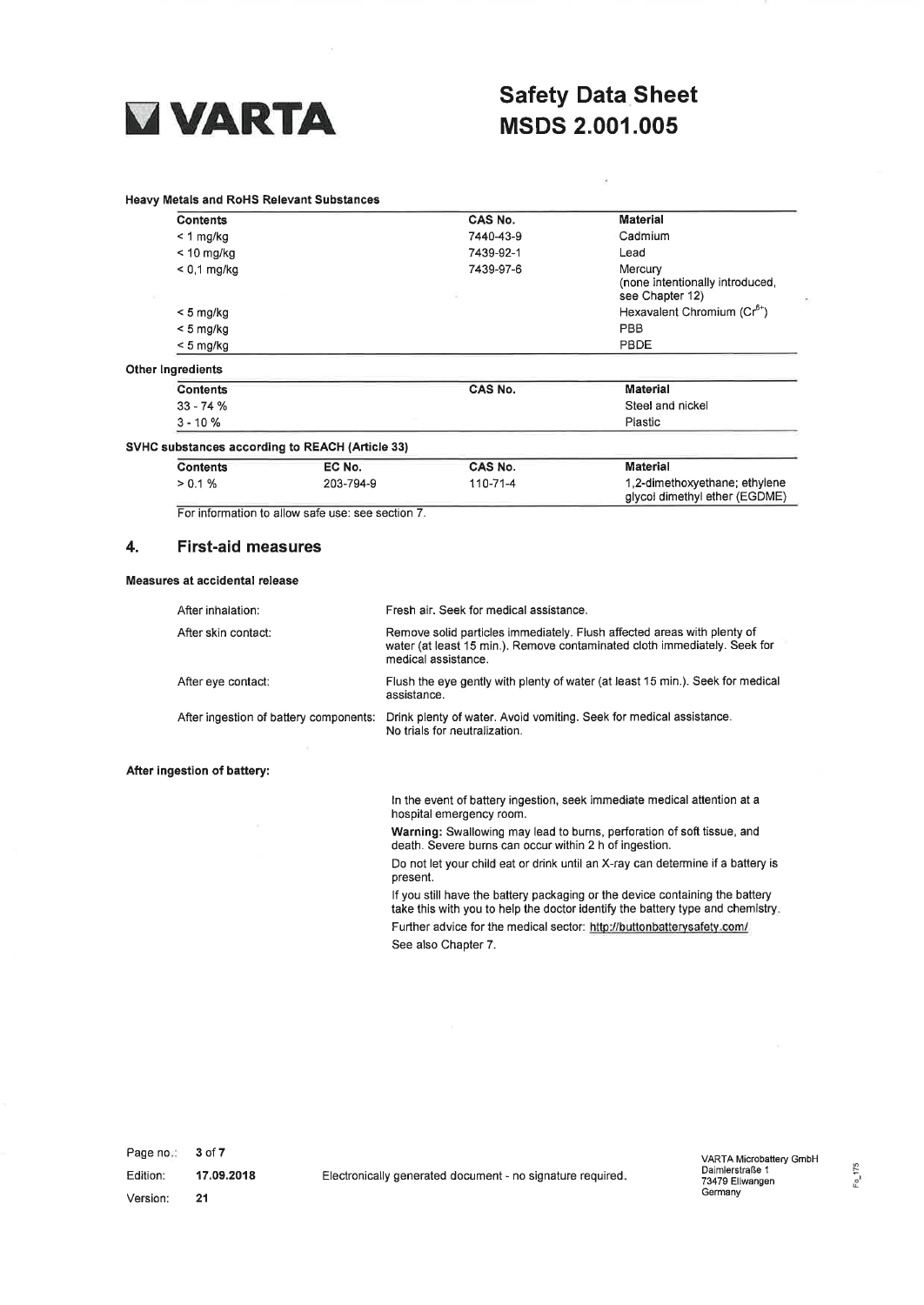

# Safety Data Sheet MSDS 2.001.005

## 5. Fire-fighting measures

| Suitable extinguishing media:                         | Metal fire extinction powder, rock salt or dry sand shall be used.<br>In case only water is available, it can be used in large amounts. |
|-------------------------------------------------------|-----------------------------------------------------------------------------------------------------------------------------------------|
| Extinguishing media with limited<br>suitability:      | Carbon dioxide $(CO2)$ is not suitable.<br>Water in small quantities may have adverse effects.                                          |
| Special protection equipment during<br>fire-fighting: | Protective clothing including breathing apparatus.                                                                                      |
| Special hazard:                                       | Cells may explode and release metal parts.                                                                                              |
|                                                       | At contact of anode material with water extremely flammable hydrogen gas<br>and caustic liquid are released.                            |
| Attention:                                            | Do not let used extinguishing media penetrate into surface water or ground<br>water. Dispose off properly.                              |

## 6. Accidental release measures

| Person related measures:         | Wear personal protective equipment adapted to the situation (protection gloves,<br>cloth, face protection, breathing protection).                                                             |
|----------------------------------|-----------------------------------------------------------------------------------------------------------------------------------------------------------------------------------------------|
| Environment protection measures: | Bind released ingredients with powder (rock salt, sand).<br>Dispose off according to the local law and rules.<br>Avoid leached substances to penetrate into the earth, canalization or water. |
| Treatment for cleaning:          | If battery casing is dismantled, small amounts of electrolyte may leak. Package<br>the battery tightly including ingredients together with lime, sand or rock salt. Then<br>clean with water. |

## 7. Handling and storage

|                                  | Supply to private end users: | against unauthorized access.<br>Unpacked batteries shall not lie about in bulk.<br>In case of battery change always replace all batteries by new ones of identical<br>type and brand.<br>÷,<br>Do not swallow batteries.<br>Do not throw batteries into water.<br>Do not throw batteries into fire.<br>Do not short-circuit batteries.<br>Do not recharge primary batteries.<br>Do not open or disassemble batteries.<br>Further advice for parents:<br>http://buttonbatterysafety.com/<br>http://www.productsafety.gov.au/content/index.phtml/itemId/993224<br>In case the products are supplied to private end users packed with equipment<br>or contained in equipment it is strongly recommended to follow UL product and<br>instruction manual requirements:<br>The product is required to be marked with a graphical symbol that alerts the<br>user to refer to the instruction manual.<br>The instruction manual itself is required to contain<br>- a warning marking with text to alert the user of the potential chemical burn<br>hazard associated with coin/button battery ingestion,<br>- an instruction as to the presence of a coin/button cell battery.<br>- possible effects of battery ingestion,<br>- an instruction to keep batteries away from children,<br>- an advice to seek immediate medical attention if it suspected that batteries<br>have either been swallowed or placed inside any part of the body. | For devices to be used by children, the battery casing should be protected |        |
|----------------------------------|------------------------------|-------------------------------------------------------------------------------------------------------------------------------------------------------------------------------------------------------------------------------------------------------------------------------------------------------------------------------------------------------------------------------------------------------------------------------------------------------------------------------------------------------------------------------------------------------------------------------------------------------------------------------------------------------------------------------------------------------------------------------------------------------------------------------------------------------------------------------------------------------------------------------------------------------------------------------------------------------------------------------------------------------------------------------------------------------------------------------------------------------------------------------------------------------------------------------------------------------------------------------------------------------------------------------------------------------------------------------------------------------------------------------------------------------------------------------------|----------------------------------------------------------------------------|--------|
| Page no.<br>Edition:<br>Version: | 4 of 7<br>17.09.2018<br>21   | Electronically generated document - no signature required.                                                                                                                                                                                                                                                                                                                                                                                                                                                                                                                                                                                                                                                                                                                                                                                                                                                                                                                                                                                                                                                                                                                                                                                                                                                                                                                                                                          | VARTA Microbattery GmbH<br>Daimlerstraße 1<br>73479 Ellwangen<br>Germany   | Fo 175 |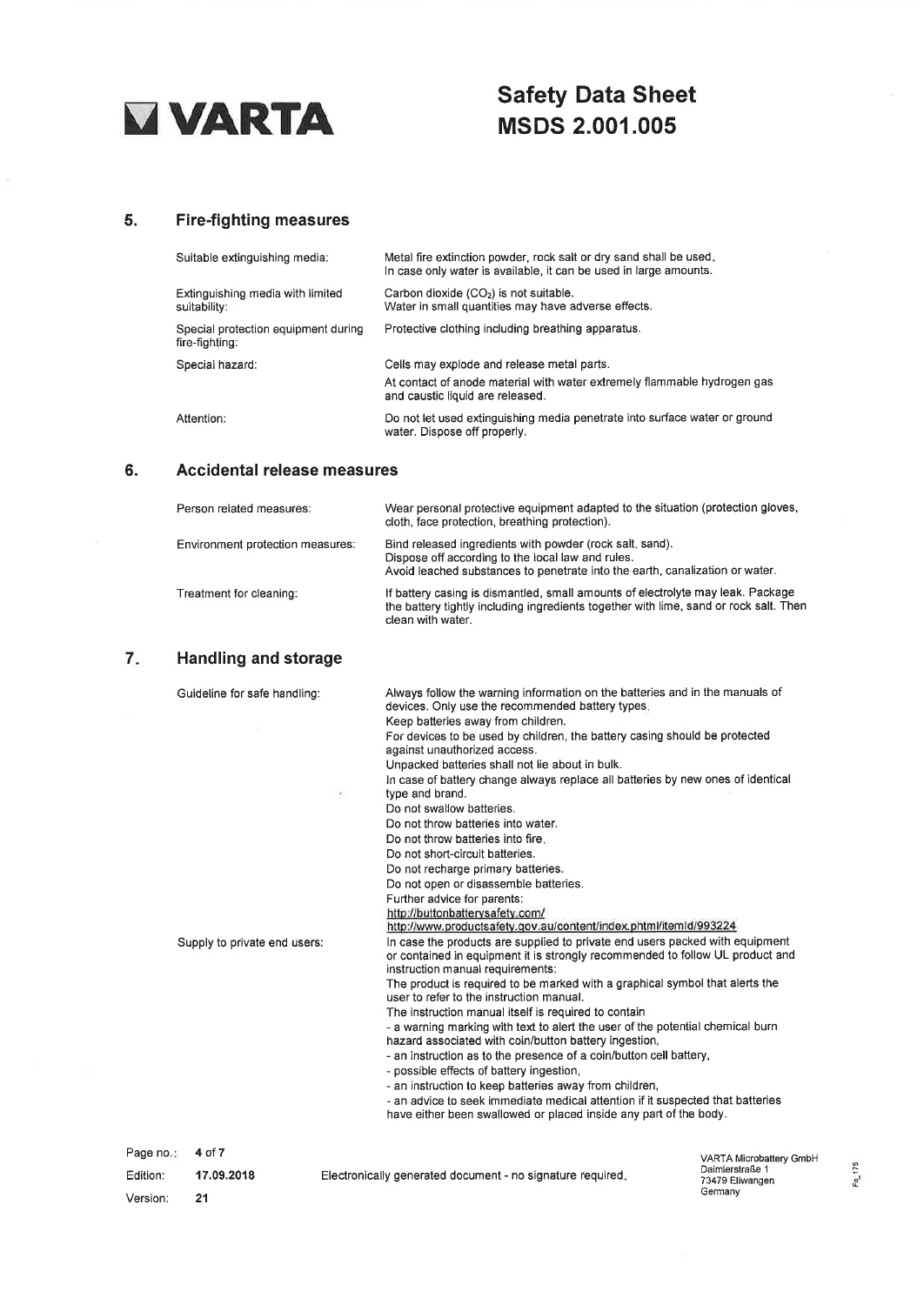

# **TARTA Safety Data Sheet**<br>MSDS 2 001 005 MSDS 2.001.005

Storage:

Storage category according to TRGS 510:

Storage of large amounts:

Storage preferably at room temperature (approx. 20'C). Avoid large temperature changes. Avoid direct sunlight. At higher temperature the electrical performance may be reduced. Storage of unpacked batteries can cause short circuit and heat generation.

It is recommended to consider the "Technical Rule for Hazardous Substances TRGS 510 - Storage of hazardous substances in nonstationary containers" and to handle lithium primary button cells according to storage category 11 ("com bustible solids").

Follow the recommendations of the German lnsurance Association (GDV - "Gesamtverband der Deutschen Versicherungswirtschaft e.V.") concerning lithium batteries:

http://vds.de/fileadmin/vds\_publikationen/vds\_3103\_web.pdf In case of storage of large amounts (used storage volume  $> 7$  m<sup>3</sup> and/or more than 6 pallets) batteries shall be stored in fire-resistant or separated rooms or areas (e.9. warehouse or container for hazardous materials). Mixed storage with other products is not allowed. The storage area shall be monitored by an automatic fire detection system, connected to a permanently manned place. A fire-extinguishing system shall reflect ihe extinguishing agents mentioned in chapter 5.

### 8. Exposure controls/personal protection

Under normal conditions (during discharge) release of ingredients does not occur.

### 9. Physical and chemical properties

Not applicable if closed.

### 10. Stability and reactivity

Dangerous reactions: When heated above 100°C the risk of rupture occurs.

## 11. Toxicological information

Under normal conditions (during charge and discharge) release of ingredients does not occur. ln case of accidental release see information in chapter 2.

Swallowing of a battery can be harmful. Call the local Poison Control Centre for advice and follow-up.

### '12. Ecological information

Lithium primary button cells manufactured by VARTA Microbattery do not contain heavy metals as defined by the European directives 2006/66/EC Article 21 ; they comply with the chemical composition requirements of this Directive.

Mercury has not been "intentionally introduced (as distinguished from mercury that may be incidentally present in other materials)" in the sense of the U.S.A. "Mercury-Containing and Rechargeable Battery'Management Act" (May 13 1996).

The Regulation on Mercury Content Limitation for Batteries promulgated on 1997-12-31 by the China authorities including the State Administration of Light lndustry and the State Environmental Protection Administration defines 'low mercury' as 'mercury content by weight in battery as less than 0.0250/; , and 'mercury free' as 'mercury content by weight in battery as less than 0.0001%'. And therefore: Varta lithium primary button cells/batteries belong to the category of mercury-free battery (mercury content lower than 0.0001%).

5 of 7 17.09.2018 21 Page no.: Edition: Version: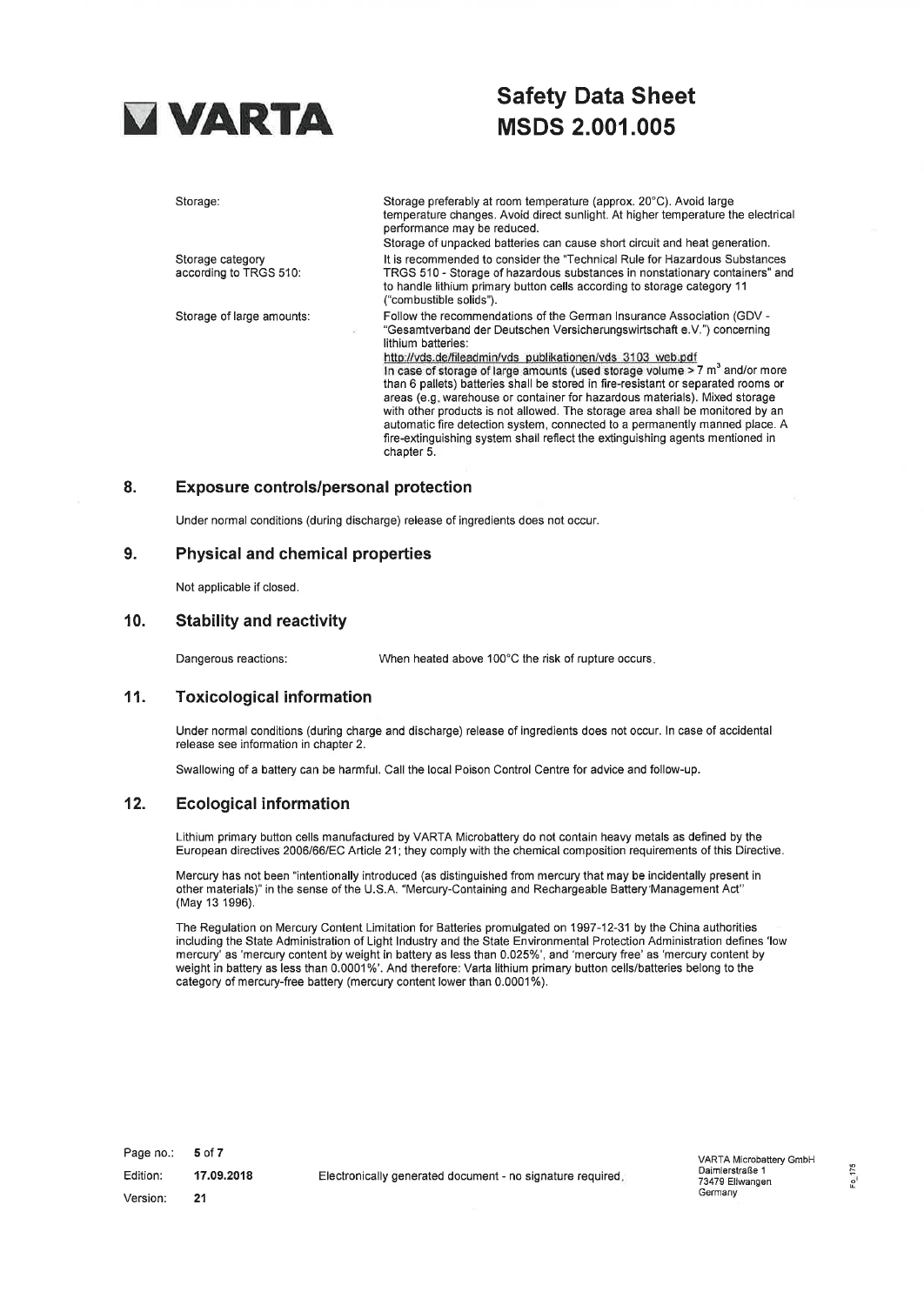

# **VARTA** Safety Data Sheet MSDS 2.001.005

## 13. Disposal considerations

USA: Lithium primary button cells are classified by the federal governmeni as non-hazardous waste and are safe for disposal in the normal municipal waste stream.

ln the European Union, manufacturing, handling and disposal of batteries is regulated on the basis of the DIRECTIVE 2006/66/EC OF THE EUROPEAN PARLIAMENT AND OF THE COUNCIL of 6 September 2006 on batteries and accumulators and waste baüeries and accumulators and repealing Directive 911157|EEC. Customers find detailed information on disposal in their specific countries using the web site of the European Portable Batteries Association (http://www.epbaeurope.net/legislation\_national.html).

Importers and users outside EU should consider the local law and rules.

ln order to avoid short circuit and heating, used lithium primary button cells should never be stored or transported in bulk. Proper measures against short circuit are:

- . Storage of batteries in original packaging
- . Coverage of the terminals
- . Embedding in dry sand

### 14. Transport information

#### General considerations

Lithium primary button cells manufactured by VARTA Microbattery are considered to be UN3090 Lithium Metal Batteries and are tested according to 38.3 of the "UN Manual of Tests and Criteria" for compliance with the requirements of special provisions ADR 188, IMDG 188, as well as the requirements of DOT / 49 CFR § 173.185, and the General Requirements of IATA DGR packing instruction 968. Positive test results as well as other relevant information required for transportation are stated in dedicated "Declarations of Conformity".

Transportations of cells or batteries packed with equipment or contained in equipment have to follow the appropriate regulations for UN3091 .

Compilations of transport requirements for Lithium batteries can be found in: https://www.lithium-batterie-service.de/en/ http://www.iata.org/whatwedo/cargo/dgr/Documents/lithium-battery-shipping-guidelines.pdf

Each cell/battery is manufactured under the quality management program described in IATA DGR clause 3.9.2.6, ADR clause 2.2.9.1.7 e), and IMDG code clause 2.9.4.5.

#### lEc 60086-l

Code of practice for packaging and shipment of primary batteries given in IEC 60086-1:

The packaging shall be adequate to avoid mechanical damage during transport, handling and stacking. The materials and pack design shall be chosen so as to prevent the development of unintentional electrical conduction, corrosion of the terminals and lngress of moisture.

Shock and vibration shall be kept to a minimum. For instance, boxes should not be thrown off trucks, slammed into position or piled so high as to overload battery containers below. Protection from inclement weather should be provided.

## 15. Regulatory information

|                     | Marking consideration:          |  | For the state of California these batteries have to be marked as "containing"<br>perchlorate".                                                                                                                                                                                                                                                                                                                                                                                                        |                                    |  |
|---------------------|---------------------------------|--|-------------------------------------------------------------------------------------------------------------------------------------------------------------------------------------------------------------------------------------------------------------------------------------------------------------------------------------------------------------------------------------------------------------------------------------------------------------------------------------------------------|------------------------------------|--|
|                     |                                 |  | According to "DIRECTIVE 2006/66/EC OF THE EUROPEAN PARLIAMENT<br>AND OF THE COUNCIL of 6 September 2006 on batteries and accumulators<br>and waste batteries and accumulators and repealing Directive 91/157/EEC" the<br>batteries have to be marked with the crossed bin. Due to the size of the products<br>the battery need not be marked but a symbol measuring at least $1 \times 1$ cm shall<br>be printed on the packaging.<br>The basis cells are recognized components according to UL 1642. |                                    |  |
|                     | International safety standards: |  |                                                                                                                                                                                                                                                                                                                                                                                                                                                                                                       |                                    |  |
| Water hazard class: |                                 |  | The regulations of the German Federal Water Management Act (WHG) are not<br>applicable as Lithium primary batteries are articles and not substances, thus<br>there is no risk of water pollution, except the batteries are violated or dismantled.                                                                                                                                                                                                                                                    |                                    |  |
| Page no.:           | 6 of 7                          |  |                                                                                                                                                                                                                                                                                                                                                                                                                                                                                                       | <b>VARTA Microbattery GmbH</b>     |  |
| Edition:            | 17.09.2018                      |  | Electronically generated document - no signature required.                                                                                                                                                                                                                                                                                                                                                                                                                                            | Daimlerstraße 1<br>73479 Ellwangen |  |
| Version:            | 21                              |  |                                                                                                                                                                                                                                                                                                                                                                                                                                                                                                       | Germany                            |  |

 $Fe_{175}$